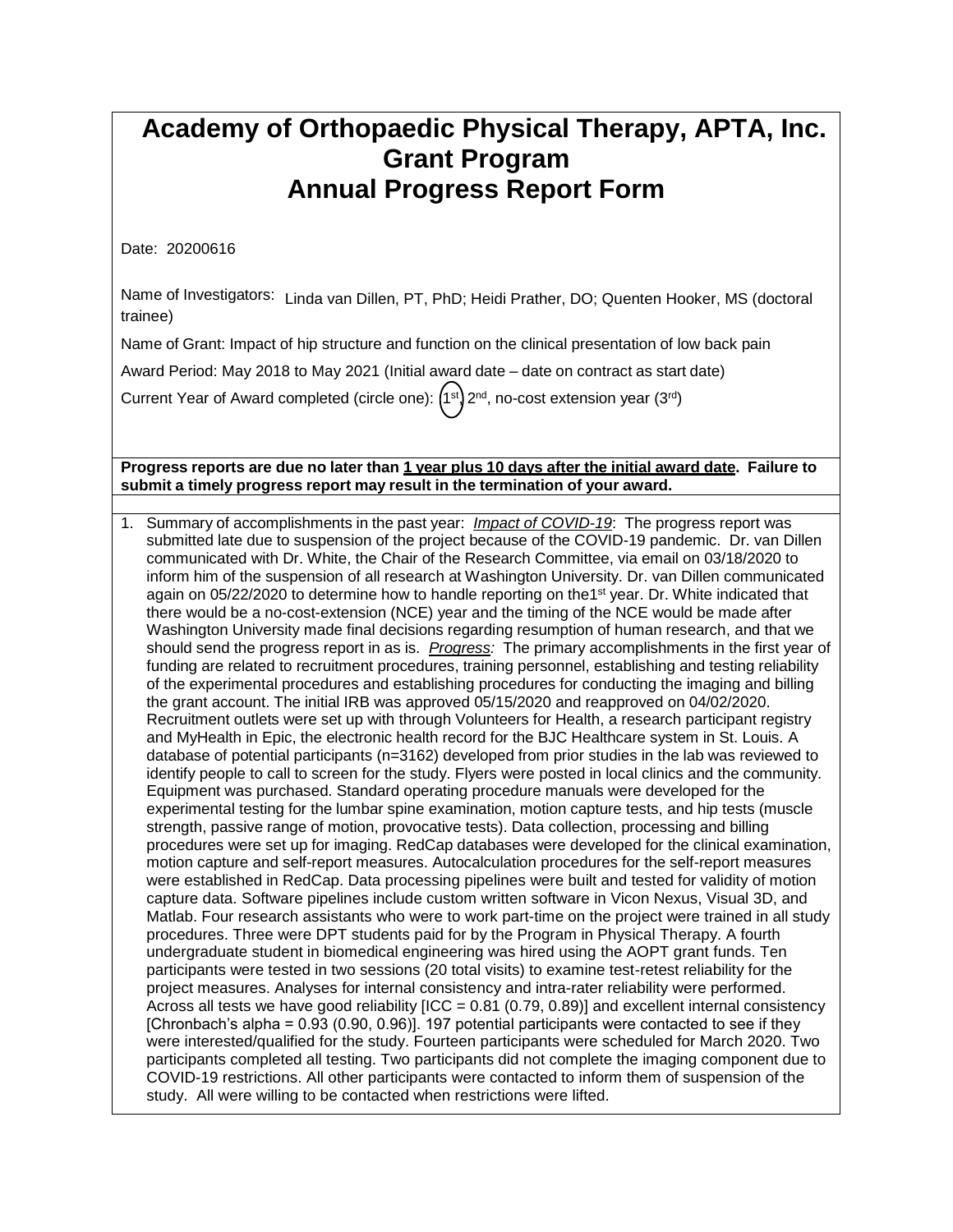- 2. Provide a one-paragraph summary of results or abstract suitable for posting on the Academy website. Currently hip factors within the context of LBP are not well understood and not consistently assessed or treated. Our study is examining in a single cohort the extent that major categories of hip factors (strength, range of motion, findings with provocative hip tests and structural hip alterations) contribute to altered lumbar spine movement, lumbar spine loading, current LBP intensity and functional limitations. Test-test reliability and internal consistency of all major tests has been completed. There is good reliability  $[ICC = 0.81 (0.79, 0.89)]$  and excellent internal consistency [Chronbach's alpha = 0.93 (0.90, 0.96)] across all tests. Active recruitment and testing was initiated.
- 3. Attach a list of your publications published or accepted during the past year, or currently being written. Send reprints when available. List presentations made and abstracts accepted for presentation based on this work. Indicate with an asterisk (\*) those publications supported by Academy of Orthopaedic Physical Therapy funding. No abstracts or manuscripts were submitted because this was the first year of the study and (1) most of the time was devoted to set-up, standardization and finalization of testing and data processing procedures, piloting and reliability testing and (2) the study was suspended due to COVID-19 just at the time full-time recruitment and enrollment had gotten underway.
- 4. Provide a budget, using the original approved budget. Indicate total funds spent to date per major categories. If there was > 25% deviation (greater or less spent) of use of funds for any of the budget category, please BRIEFLY indicate the rationale. (See example below)

| <b>EXPENSE</b><br><b>CATEGORY</b>  | <b>Budgeted</b><br><b>Amount</b><br>for Year 1 | Actual<br>Amount<br>Spent in<br>Year 1 | <b>Amount</b><br>Remaining<br>in Year 1<br><b>Budget</b> | <b>Budgeted</b><br>for Year 2 | Projected<br><b>Expenditure</b><br>in Year 2 |
|------------------------------------|------------------------------------------------|----------------------------------------|----------------------------------------------------------|-------------------------------|----------------------------------------------|
| PI and Co-<br>Investigators        | Cost-shared                                    | Cost-shared                            | <b>NA</b>                                                | Cost-shared                   | Cost-shared                                  |
| Research assistant<br>salary (15%) | \$8,617                                        | \$895.54                               | \$7721.46                                                | \$8,617                       | \$8,617                                      |
| Lab supplies                       | \$<br>380                                      | \$140                                  | \$240.00                                                 | \$<br>380                     | \$<br>380                                    |
| Radiographs                        | \$7,600                                        | \$448.32                               | \$7151.68                                                | \$7,600                       | \$7,600                                      |
| Reading radiographs                | \$<br>570                                      |                                        | \$570.00                                                 | \$<br>570                     | \$<br>570                                    |
| Subject remuneration               | \$1,900                                        | \$160.00                               | 1740.00<br>\$                                            | \$1,900                       | \$1,900                                      |
| Subject<br>parking/transportation  | \$<br>380                                      |                                        | \$ 380.00                                                | \$380                         | \$ 380                                       |
| <b>TOTAL</b>                       | \$19,447                                       | \$1643.86                              | \$17803.14                                               | \$19,477                      | \$19,477                                     |

 *Rationale for use of funds in the first year*: A minimal amount of money from the AOPT grant was spent in the first year because we decided to first use funding obtained from the Program in Physical Therapy Pilot grant mechanism for piloting of procedures for the project. These funds were obtained prior to our AOPT grant award. To save funds we also used 3 DPT students to assist with pilot testing. These students are funded by the Program to work in our lab over their 3 years of DPT training. Pilot testing, reliability testing and development of operation manuals and various pieces of software took considerable time because this was done with part-time trainees (1 PhD trainee, 3 DPT students, 1 undergraduate BME). The process for setting up the administrative/coordination aspects of research-related imaging took longer than anticipated because of the switch to Epic EHR system for scheduling and billing the research grant. Because most of the AOPT funds were earmarked for the cost of running participants and we had pilot funding and support of personnel from the Program in Physical Therapy we have a large balance from year 1 that can be carried over. Our Year 2 projections were left as originally proposed because the cost to conduct the study is the